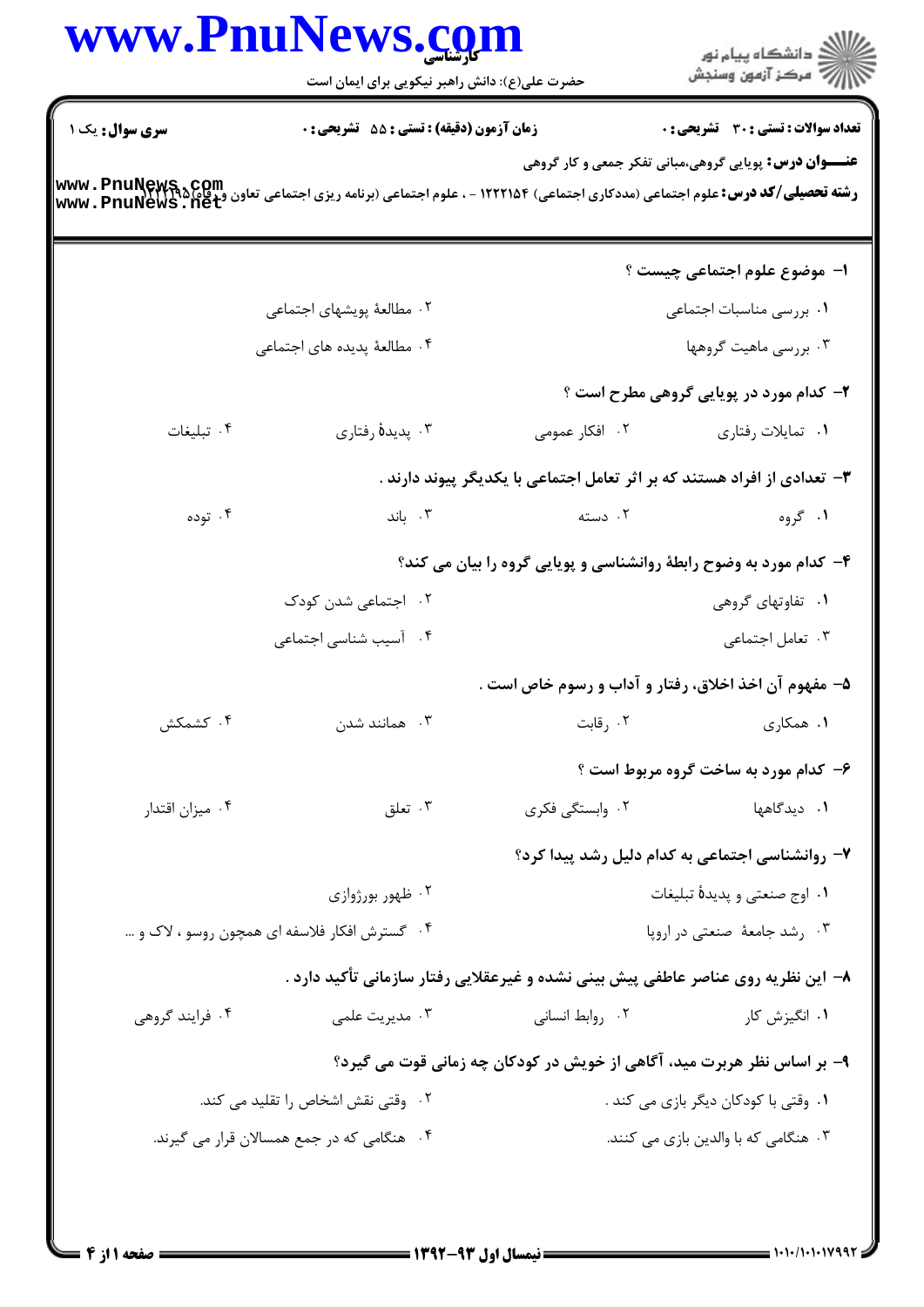|                                     | www.PnuNews.com<br>حضرت علی(ع): دانش راهبر نیکویی برای ایمان است                                                                     |                                                                               | الاد دانشگاه پيام نور<br>الا مرکز آزمون وسنجش |
|-------------------------------------|--------------------------------------------------------------------------------------------------------------------------------------|-------------------------------------------------------------------------------|-----------------------------------------------|
| <b>سری سوال : ۱ یک</b>              | زمان آزمون (دقیقه) : تستی : 55 آتشریحی : 0                                                                                           |                                                                               | <b>تعداد سوالات : تستی : 30 ٪ تشریحی : 0</b>  |
|                                     | رشته تحصیلی/کد درس: علوم اجتماعی (مددکاری اجتماعی) ۱۲۲۲۱۵۴ - ، علوم اجتماعی (برنامه ریزی اجتماعی تعاون ورقاه)<br>www . PnuNews . net | <b>عنـــوان درس:</b> پویایی گروهی،مبانی تفکر جمعی و کار گروهی                 |                                               |
|                                     | ۱۰- بر اساس نظر بیلز از کنش و واکنش های داخلی گروه، هر بخش از کدام مرحله آغاز و با کدام مرحله به پایان می رسد؟                       |                                                                               |                                               |
|                                     | ۲.۔ اطلاع و خبر، تصمیم                                                                                                               |                                                                               | ۰۱ تصمیم، کوشش برای تأثیر گذاشتن              |
|                                     | ۰۴ کوشش برای تأثیر گذاشتن، ارزیابی                                                                                                   |                                                                               | ۰۳ ارزیابی، اطلاع و خبر                       |
|                                     |                                                                                                                                      |                                                                               | 11- بعد روانی سازمان کدام است؟                |
|                                     | ۰۲ گروههای بزرگ غیررسمی                                                                                                              |                                                                               | ۰۱ گروههای کوچک غیررسمی                       |
|                                     | ۰۴ گروههای بزرگ رسمی                                                                                                                 |                                                                               | ۰۳ گروههای کوچک رسمی                          |
|                                     |                                                                                                                                      |                                                                               | ۱۲– دومین هدف اکثر گروههای مباحثه است.        |
|                                     | ۰۲ آگاهی از مسئله                                                                                                                    |                                                                               | ۰۱ آشنایی با نقطه نظرهای متفاوت               |
|                                     | ۰۴ آموزش و روشنگری                                                                                                                   |                                                                               | ۰۳ تصریح ایده ها                              |
|                                     |                                                                                                                                      | ۱۳- بنا بر نظر دانیل کاتز کدامیک از جنبه های نامبرده بازدهٔ کار ارتباط دارد ؟ |                                               |
|                                     | ۰۲ رضای خاطری که از ذات وظیفه به دست می آید .                                                                                        |                                                                               | ۰۱ همانند شدن فرد با کار خویش                 |
| ۰۴ رضای خاطر مربوط به وضع مادی      |                                                                                                                                      |                                                                               | ۰۳ سربلندي ناشي از تعلق به گروه کار معين      |
|                                     | ۱۴– واحدی اجتماعی مرکب از دو تن یا عدهٔ بیشتری انسان است که بر اثر کنش های متقابل اجتماعی به یکدیگر پیوند خورده                      |                                                                               | اند .                                         |
| ۰۴ توده                             | دسته $\cdot$ ۳                                                                                                                       | ۰۲ انجمن                                                                      | ٠١ گروه اجتماعي                               |
|                                     |                                                                                                                                      |                                                                               | ۱۵- کدام یک از گروههای نامبرده ناپایدار است ؟ |
| ۰۴ گروه میتینگ                      | ۰۳ گروه روشنفکران                                                                                                                    | ٢. طبقه اجتماعي                                                               | ۰۱ تیم ورزشی                                  |
|                                     |                                                                                                                                      | ۱۶- یکی از انواع گروههای محدود است که محورتحقیق عملی در پویایی گروه می باشد.  |                                               |
| ۰۴ گروه مرجع                        | ۰۳ گروه مشاوره                                                                                                                       | ۰۲ گروه فشار                                                                  | ۰۱ گروه آزمایشگاهی                            |
|                                     |                                                                                                                                      | ۱۷- یکی از مراحل پیشرفت، تصمیم گیری و وصول به هدف است .                       |                                               |
| ۰۲ توضیح موفقیت هر عضو نسبت به گروه |                                                                                                                                      | ۰۱ تشریح دیدگاههای کلی از اهداف گروه توسط اعضا                                |                                               |
| ۰۴ عدم آگاهی کامل اعضا از هدف نهایی |                                                                                                                                      |                                                                               | ۰۳ انتخاب کلی و فوری اهداف اولیه و ثانوی      |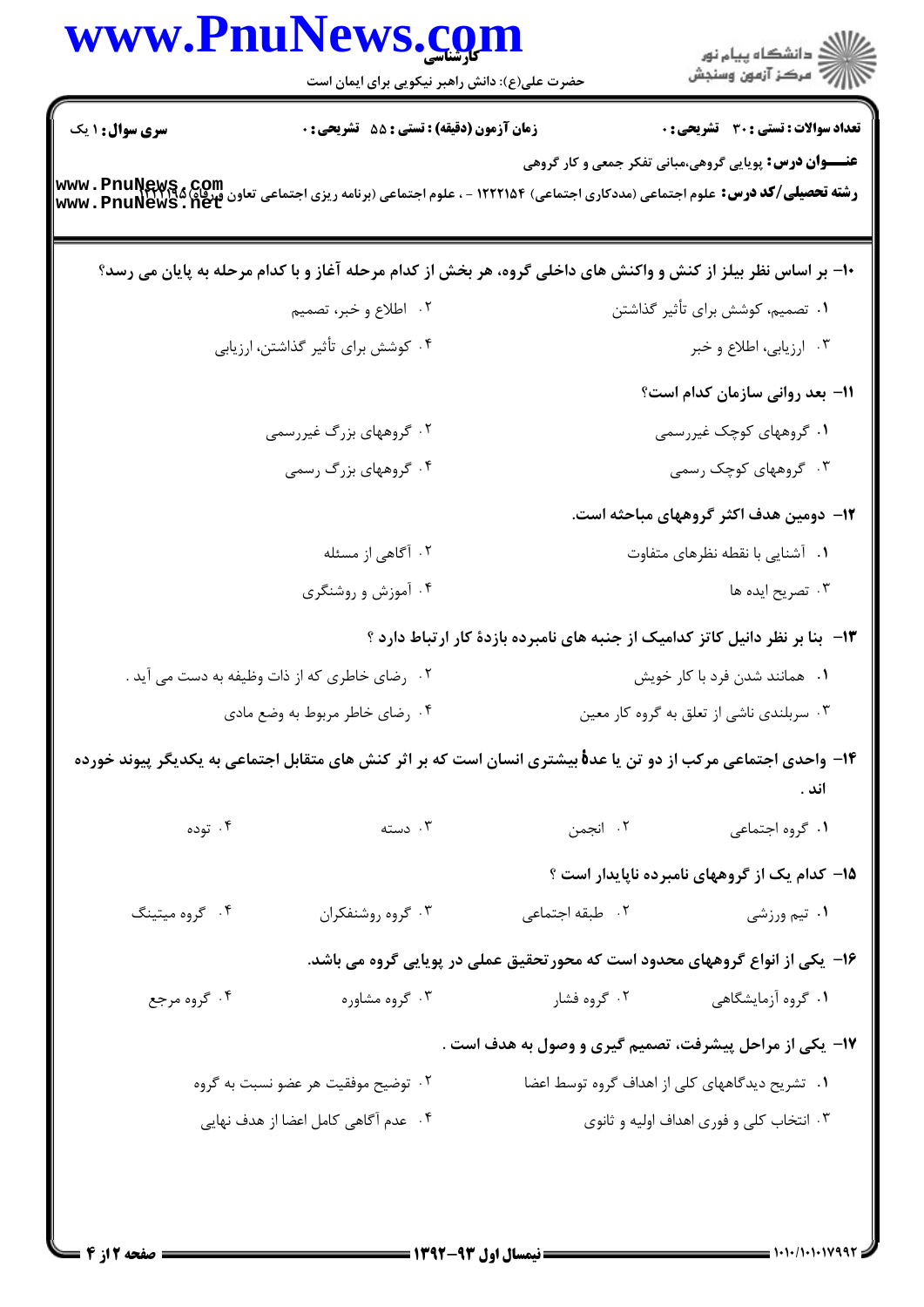## www.PnuNews.com اران<br>است دانشگاه پیام نور<br>است حضرت علی(ع): دانش راهبر نیکویی برای ایمان است **تعداد سوالات : تستي : 30 - تشريحي : 0 سری سوال : ۱ یک زمان آزمون (دقیقه) : تستی : 55 تشریحی: 0 عنــوان درس:** پویایی گروهی،مبانی تفکر جمعی و کار گروهی **رشته تحصیلی/کد درس:** علوم اجتماعی (مددکاری اجتماعی) ۱۲۲۲۱۵۴ - ، علوم اجتماعی (برنامه ریزی اجتماعی تعاون ورقاه) www . PnuNews<br>www . PnuNews . net ١٨- در اغلب آزمایشهای مود و آلپورت وضع گروهی سبب کدام اثرها می گشت ؟ ۰۲ همنوایی گروهی – احساس با هم بودن ۰۱ , قابت و همچشمی – اخلاق گروهی ۰۴ آسانتر شدن کار – رقابت و همچشمی ۰۳ عدم همبستگی بین کار- تحمل درد بدون شکایت 19- به نظر میلتون بلوم، اخلاق گروهی نتیجهٔ چند عامل است؟ ۰۱ ۳ عامل – پویایی گروهی، اخلاق گروهی، آسانتر شدن کارها ۰۲ ۴ عامل – تعاون گروهی، نیاز به هدف مشترک، پیشرفت به سوی هدف، کار معنی دار اعضا ۰۳ ـ ۳ عامل – همبستگی گروهی، اخلاق گروهی، آسانتر شدن کارها ۰۴ کامل – خلاقیت گروه ، کار مشخص و معنی دار اعضا، اخلاق گروهی، آسانتر شدن کارها \* ۲۰- قواعد، مقررات، ملاک و معیارهایی است که در موقعیت مکانی و زمانی و در نظام ویژه ای نحوهٔ رفتار و کردار انسان راتعیین مے کند . ۰۴ همگرایی اجتما*ع*ی ۰۳ هنجار اجتماعی ۰۲ همنوایی اجتما*عی* ۰۱ وفاق گروهي **۲۱**- مرحلهٔ گذار از حالتی به حالت دیگر است. ۰۴ جامعه پذیری ۰۳ انقلاب ۰۲ تغییر اجتما*عی* ۰۱ استحاله ۲۲- تغییر رفتار افراد در گروههای نخستین سبب کدام امر می گردد ؟ ۰۱ موجب تغییرات اجتماعی در جهت عکس می شوند. ۰۲ موجب تغییر و تحول نظامهای اجتماعی می شوند. ۰۳ تأثیر قابل توجهی بر ساخت گروه دارد. ۰۴ سبب تغییرات محدودی در گروههای اجتماعی می گردند. ۲۳- تمایلات کوتاه مدت و بدون عواقب در سازماندهی ها تحت تأثیر کدام قانون قرار می گیرند؟ ٠٢ قانون تجمع ٠١. قانون مكمليت ۰۴ قانون عدم وفاق گروهی ۰۳ قانون نسبیت ٢۴- در عین حال که یک عمل است، یک محتوی است و موجب تقلیل بی نظمی می گردد. ۰۴ اطلاعات ۳. اخلاق گروهي ۲. خود ارزیابی گروهی ۰۱ ا, تباطات